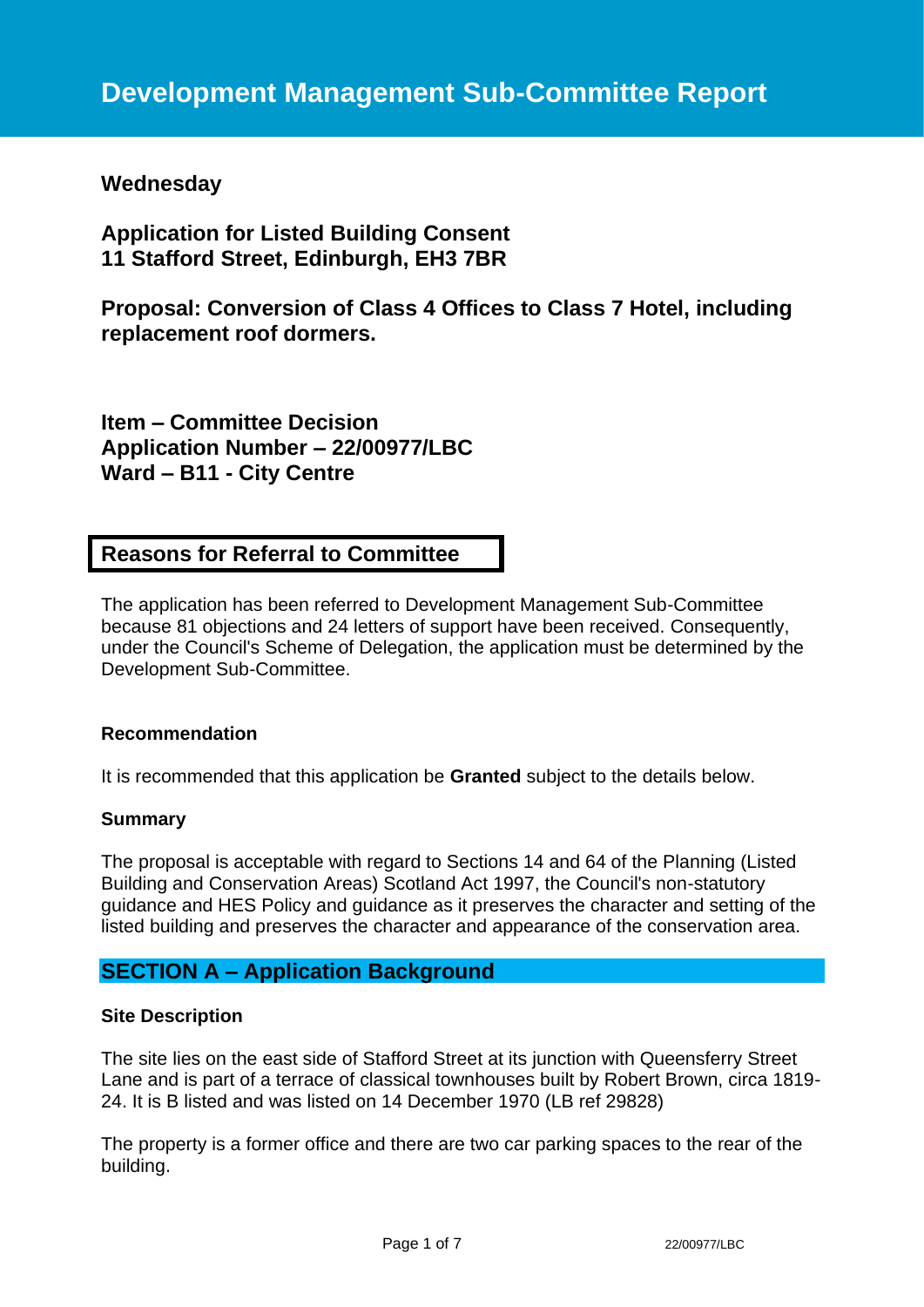The site lies within the New Town Conservation Area.

### **Description Of The Proposal**

The proposal is for a change of use from (Class 4) offices to (Class 7) hotel. The proposal also includes the removal of the existing dormer and its replacement with one pitched roof dormer and rooflight

The proposal would form 15 bedrooms each with en suite facilities.

#### **Scheme 1**

Originally two pitched roof dormers were proposed on the front roof plane and the ensuites were full height.

#### **Supporting Information**

Visualisations of the proposed interior and photographs of the exterior of the building.

### **Relevant Site History**

21/06673/LBC 11 Stafford Street **Edinburgh** EH3 7BR Conversion of (Class 4) offices to (Class 7) hotel, including replacement roof dormers. Refused 16 February 2022

21/06698/FUL 11 Stafford Street **Edinburgh** EH3 7BR Change of use from (Class 4) offices to (Class 7) hotel. Refused 16 February 2022

22/00982/FUL 11 Stafford Street New Town Edinburgh EH3 7BR Change of Use from Class 4 (Offices) to Class 7 (Hotel).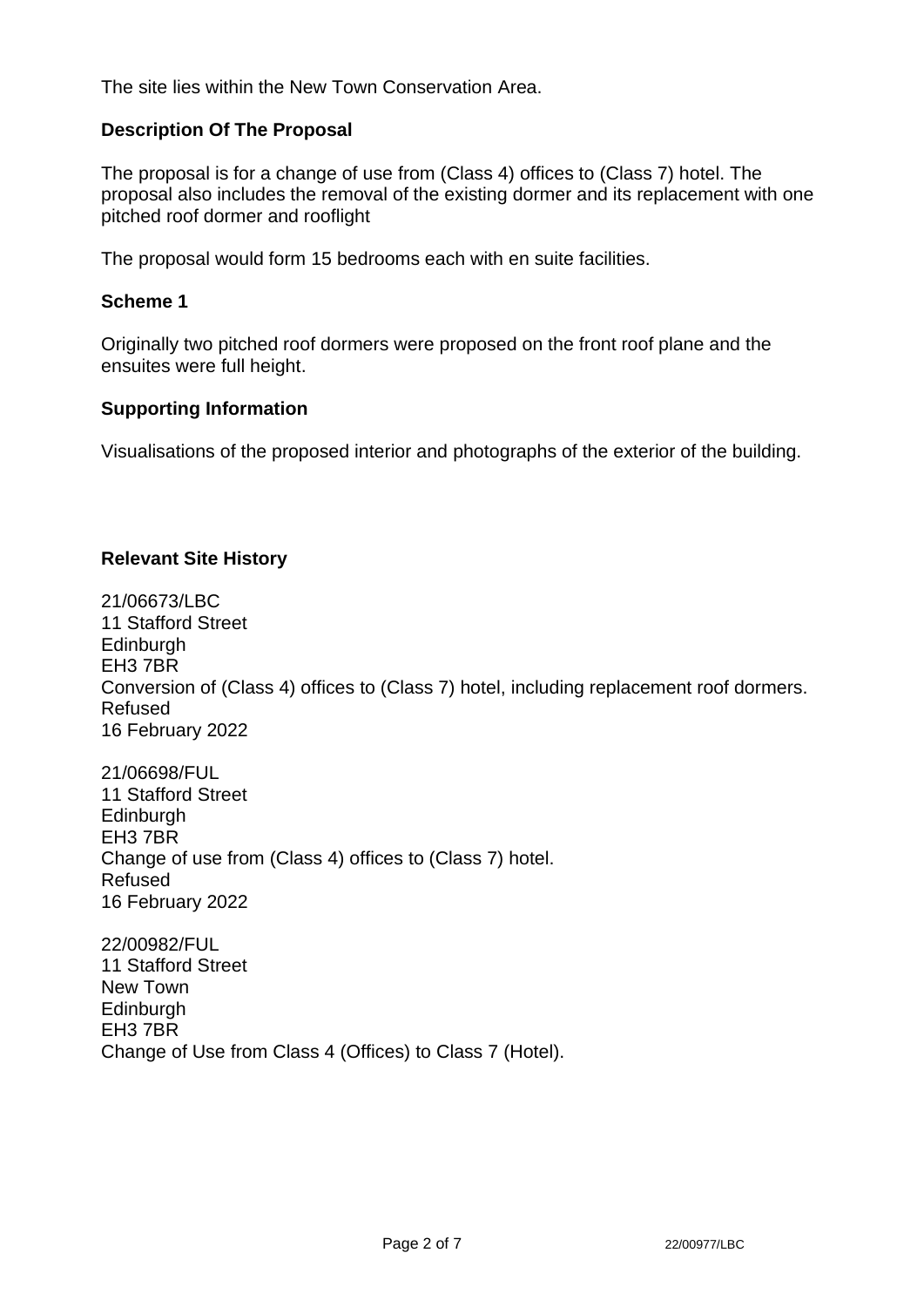## **Other Relevant Site History**

No other relevant site history

## **Pre-Application process**

There is no pre-application process history.

## **Consultation Engagement**

Historic Environment Scotland

Historic Environment Scotland

Refer to Appendix 1 for a summary of the consultation response.

### **Publicity and Public Engagement**

**Date of Neighbour Notification:** Not Applicable **Date of Renotification of Neighbour Notification:** Not Applicable **Press Publication Date(s):** 11 March 2022; **Site Notices Date(s):** 8 March 2022; **Number of Contributors: 130**

## **Section B - Assessment**

### **Determining Issues**

Due to the proposals relating to a listed building(s) within a conservation area, this application for listed building consent requires to be assessed against Sections 14 and 64 of the Planning (Listed Buildings and Conservation Areas) (Scotland) Act 1997 (the "1997 Heritage Act"):

- − Having due regard to HES Policy and guidance, do the proposals:
- − harm a listed building or its setting? or
- − conflict with the objective of preserving or enhancing the character or appearance of the conservation area?
- − If the proposals do comply with HES Policy and quidance, are there any compelling reasons (including but not limited to the public sector equality duty) for not approving them?
- − If the proposals do not comply with HES Policy and guidance, are there any compelling reasons (including but not limited to the public sector equality duty) for approving them?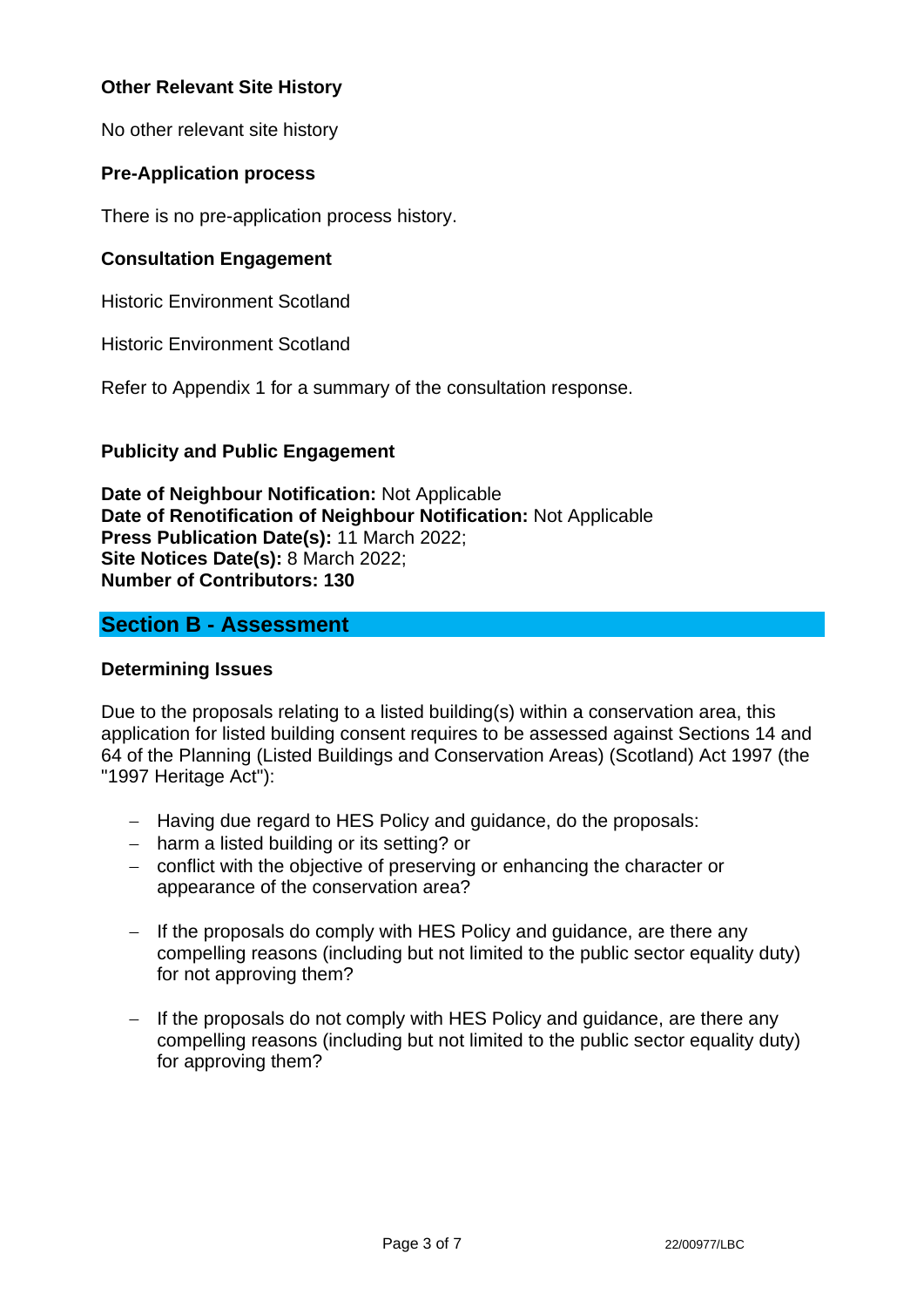### **Assessment**

To address these determining issues, it needs to be considered whether:

## **a) The proposals harm the listed building and its setting?**

The following HES guidance is relevant in the determination of this application:

- − Managing Change Roofs
- − Managing Change Interiors
- − Managing Change Use and Adaptation of Listed Buildings

The property retains much of its original plan form and the proposals have been amended to reduce the loss of architectural or historic features. Each of the rooms includes ensuite facilities. The ensuite pods has been designed and positioned not to have a detrimental effect on the any features of architectural interest and to retain the room proportions.

Externally, it is proposed to remove the existing dormer window and replace this with one pitched roof dormer and rooflight. The proposed dormer is of a scale and form that would protect the character of the historic building. The proposed roof lights are conservation style of an appropriate scale and proportion on a roof plane that has been altered.

### **Conclusion in relation to the listed building**

The proposals are acceptable with regards to Section 14 of the Planning (Listed Buildings and Conservation Areas) (Scotland) Act 1997 and relevant HES guidance.

### **b) The proposals harm the character or appearance of the conservation area?**

The New Town Conservation Area Character Appraisal emphasises that the area is typified by the formal plan layout, spacious stone-built terraces, broad streets and an overall classical elegance. The buildings are of a generally consistent three storey and basement scale, with some four storey corner and central pavilions.

The proposed dormer is not of a size that dominates the form of the roof and aligns with existing fenestration below.

### **Conclusion in relation to the conservation area**

The proposals are acceptable with regards to Section 64 of the Planning (Listed Buildings and Conservation Areas) (Scotland) Act 1997 and relevant HES guidance.

## **c) there are any other matters to consider?**

The following matters have been identified for consideration: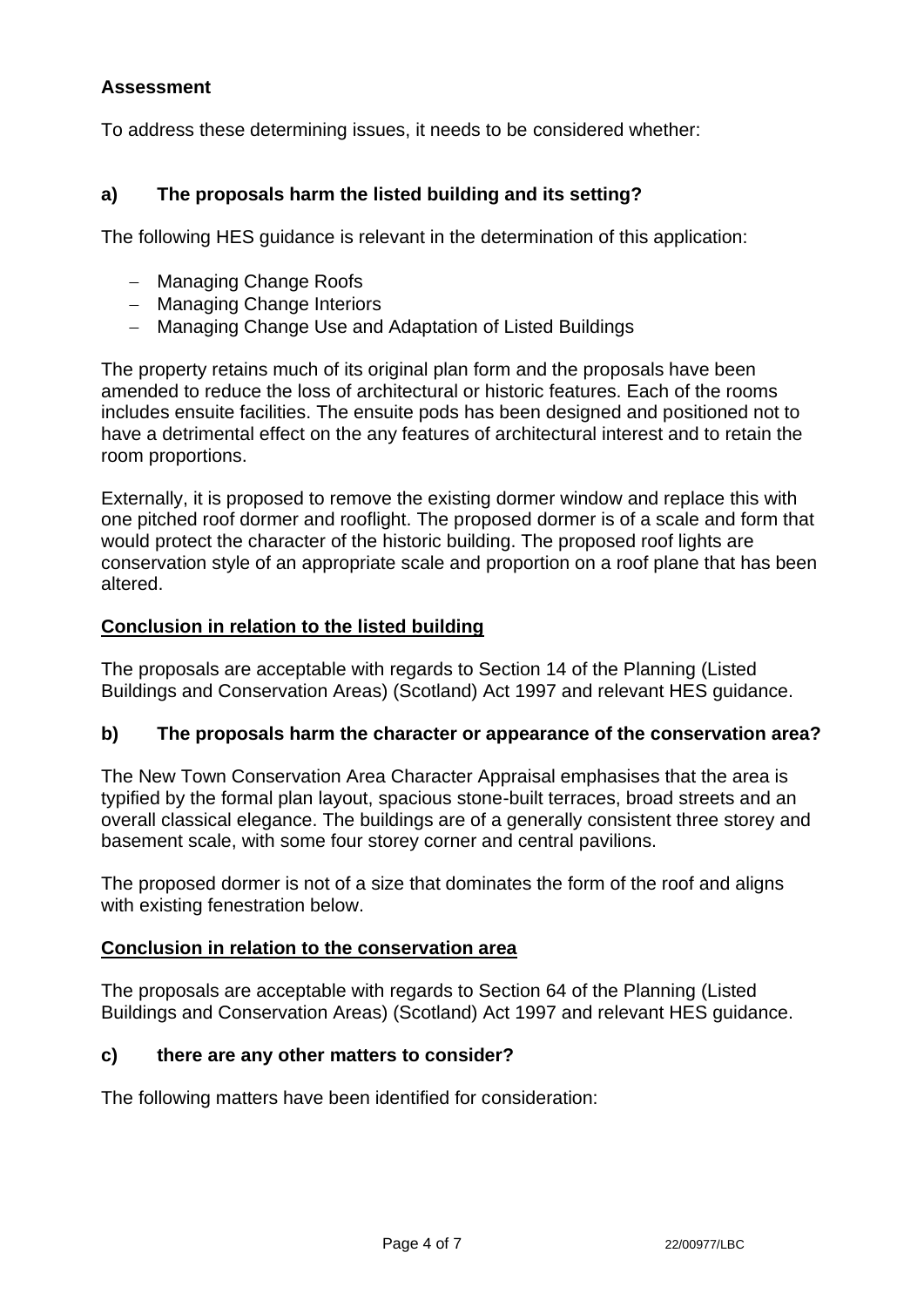### Equalities and human rights

Due regard has been given to section 149 of the Equalities Act 2010. No impacts have been identified.

Consideration has been given to human rights. No impacts have been identified through the assessment and no comments have been received in relation to human rights.

#### Public representations

A summary of the representations is provided below:

#### *material considerations*

Size of dormer too large and not in keeping with Georgian architecture - assessed in sections a and b

Loss of interior plan form and historic features -assessed in section a Too dense a development with too many bedrooms - assessed in section a

#### *non-material considerations*

there is no requirement for another hotel - assessed as part of planning application 22/00982/FUL

no need for this type of accommodation in West End - assessed as part of planning application 22/00982/FUL

no provision made for car parking - assessed as part of planning application 22/00982/FUL

no hotel features e.g., kitchen, dining or communal areas - not part of this application increased noise and disruption - assessed as part of planning application 22/00982/FUL

size of the window would overlook neighbouring properties - assessed in planning application 22/00982/FUL

increased crime and antisocial behaviour - assessed in planning application 22/00982/FUL

devalue the street - not a planning matter

type of development would increase rubbish on streets- not a planning matter

### **Conclusion in relation to other matters considered**

The proposals are in compliance with the other material considerations that have been identified above.

#### **Overall conclusion**

The proposal is acceptable with regard to Sections 14 and 64 of the Planning (Listed Building and Conservation Areas) Scotland Act 1997, the Council's non-statutory guidance and HES Policy and guidance as it preserves the character and setting of the listed building and preserves the character and appearance of the conservation area.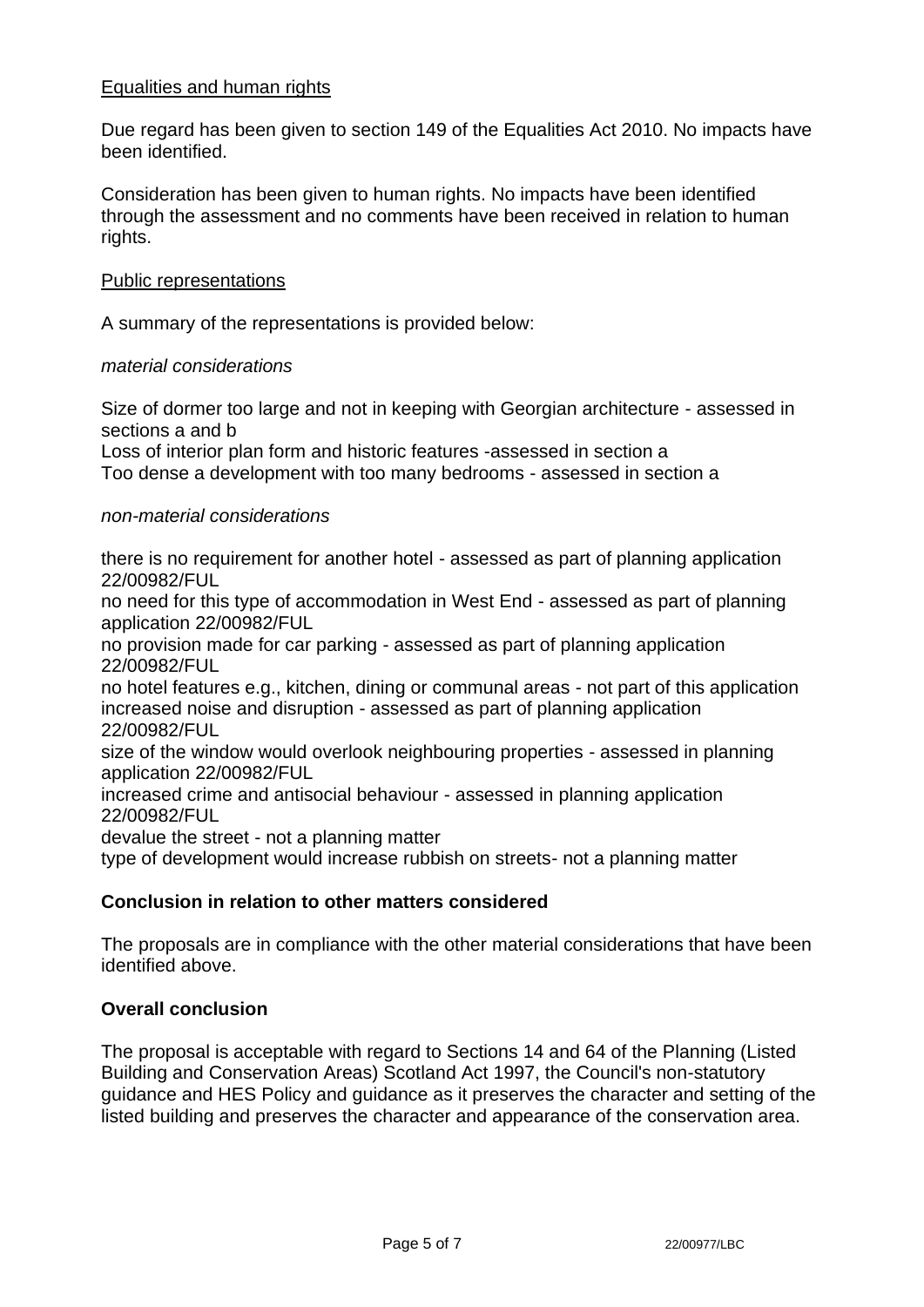## **Section C - Conditions/Reasons/Informatives**

The recommendation is subject to the following;

### **Conditions:-**

1. Details of the proposed plumbing and ventilation for the proposed ensuite facilites shall be submitted to and approved in writing by the Planning Authority before work is commenced on site.

### **Reasons**:-

1. In order to safeguard the character of the statutorily listed building.

### **Informatives:-**

It should be noted that:

1. The works hereby permitted shall be commenced no later than the expiration of three years from the date of this consent.

### **Background Reading/External References**

To view details of the application go to the [Planning Portal](https://citydev-portal.edinburgh.gov.uk/idoxpa-web/applicationDetails.do?activeTab=summary&keyVal=R82535EWJST00)

**Further Information -** [Local Development Plan](https://www.edinburgh.gov.uk/local-development-plan-guidance-1/edinburgh-local-development-plan/1)

### **Date Registered: 1 March 2022**

### **Drawing Numbers/Scheme**

1-6, 7B,8a,9A,10A

Scheme 2

**David Givan Chief Planning Officer PLACE The City of Edinburgh Council**

Contact: Jennifer Zochowska, Senior Planning Officer E-mail:jennifer.zochowska@edinburgh.gov.uk